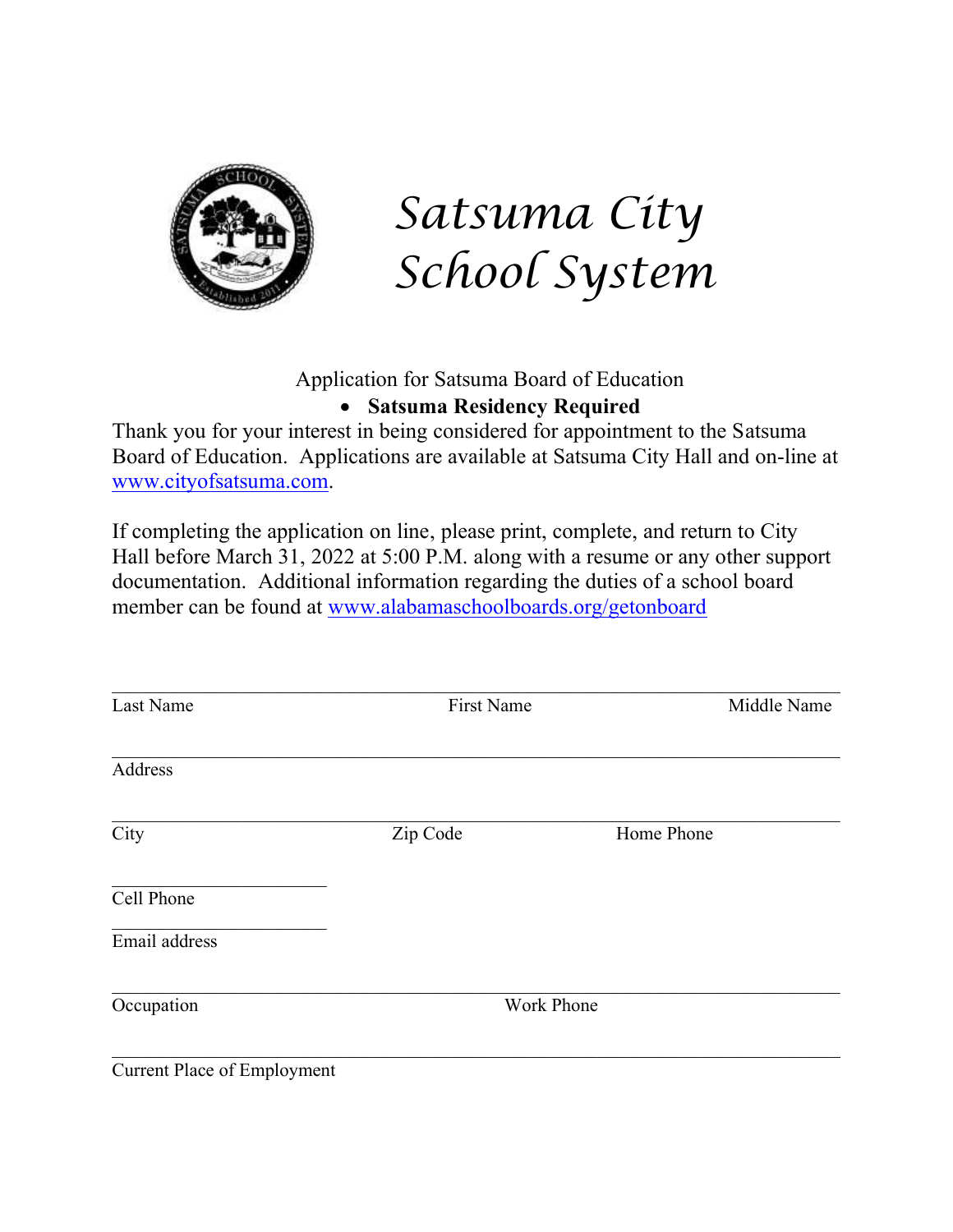| ЕШРЮУШЕНЬ ПІЗІОІ У. | <b>TER HOST LECETT DOSITION HILST</b> |              |
|---------------------|---------------------------------------|--------------|
| <b>Dates</b>        | <b>Position</b>                       | Organization |
|                     |                                       |              |
|                     |                                       |              |
|                     |                                       |              |
|                     |                                       |              |
|                     |                                       |              |
|                     |                                       |              |

### **Employment History: (List most recent position first)**

## **Education:**

| <b>School Name</b> | <b>Major/Course</b> | <b>Dates</b> | <b>Degree</b> |
|--------------------|---------------------|--------------|---------------|
|                    |                     |              |               |
|                    |                     |              |               |
|                    |                     |              |               |
|                    |                     |              |               |
|                    |                     |              |               |
|                    |                     |              |               |

## **References:**

| Name & Relationship | <b>Address</b> | <b>Phone</b> |
|---------------------|----------------|--------------|
|                     |                |              |
|                     |                |              |
|                     |                |              |
|                     |                |              |
|                     |                |              |
|                     |                |              |
|                     |                |              |
|                     |                |              |

 $\mathcal{L}_\mathcal{L} = \mathcal{L}_\mathcal{L} = \mathcal{L}_\mathcal{L} = \mathcal{L}_\mathcal{L} = \mathcal{L}_\mathcal{L} = \mathcal{L}_\mathcal{L} = \mathcal{L}_\mathcal{L} = \mathcal{L}_\mathcal{L} = \mathcal{L}_\mathcal{L} = \mathcal{L}_\mathcal{L} = \mathcal{L}_\mathcal{L} = \mathcal{L}_\mathcal{L} = \mathcal{L}_\mathcal{L} = \mathcal{L}_\mathcal{L} = \mathcal{L}_\mathcal{L} = \mathcal{L}_\mathcal{L} = \mathcal{L}_\mathcal{L}$ 

# **Civic, Community or Professional Organization Memberships/Involvement:**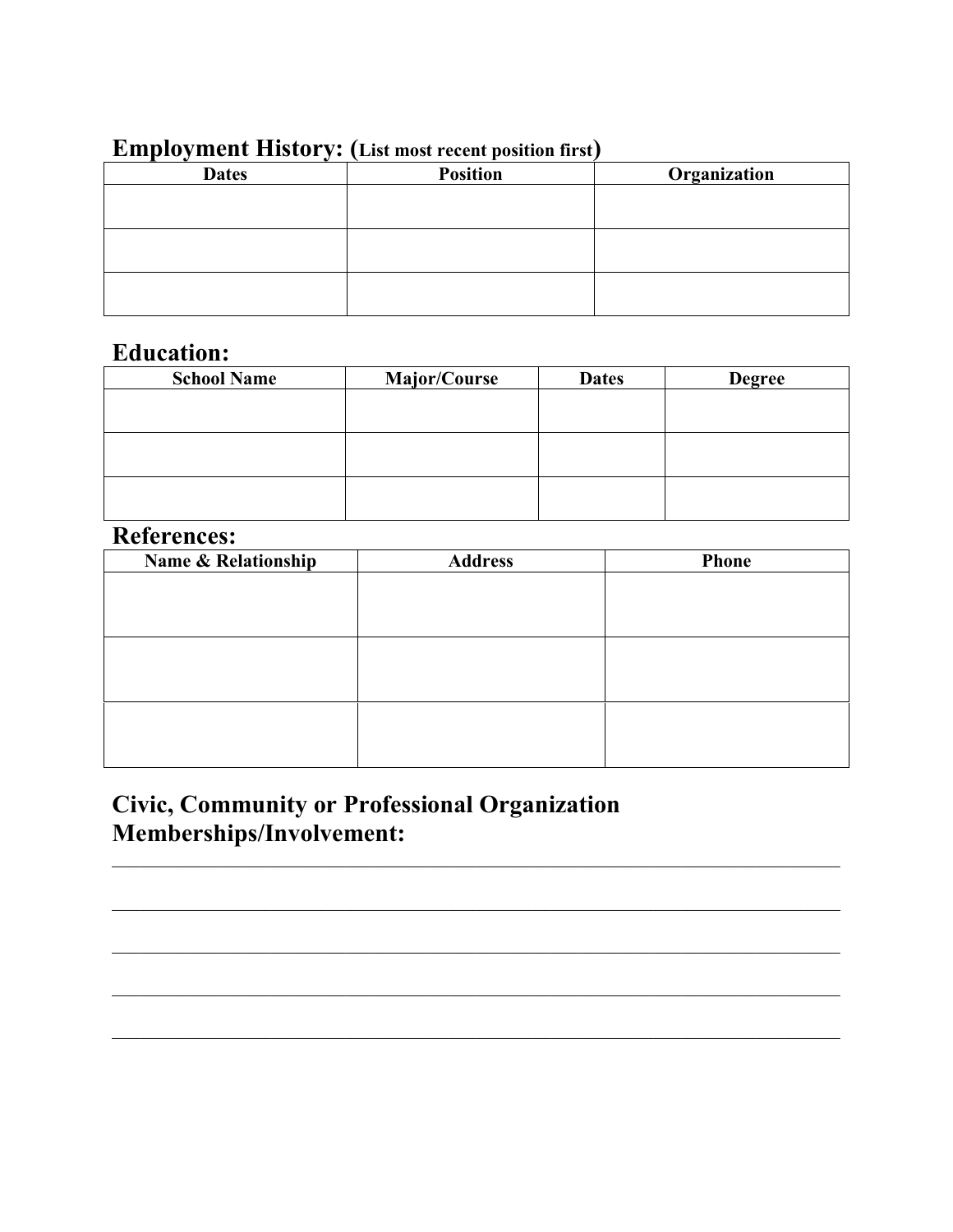| Why are you interested in serving as a member of the Satsuma Board of Education?                |
|-------------------------------------------------------------------------------------------------|
|                                                                                                 |
|                                                                                                 |
|                                                                                                 |
|                                                                                                 |
|                                                                                                 |
|                                                                                                 |
|                                                                                                 |
|                                                                                                 |
|                                                                                                 |
|                                                                                                 |
|                                                                                                 |
|                                                                                                 |
|                                                                                                 |
| Are there aspects of your education and/or experience that you feel would be especially helpful |
|                                                                                                 |
|                                                                                                 |
|                                                                                                 |
|                                                                                                 |
|                                                                                                 |
|                                                                                                 |
|                                                                                                 |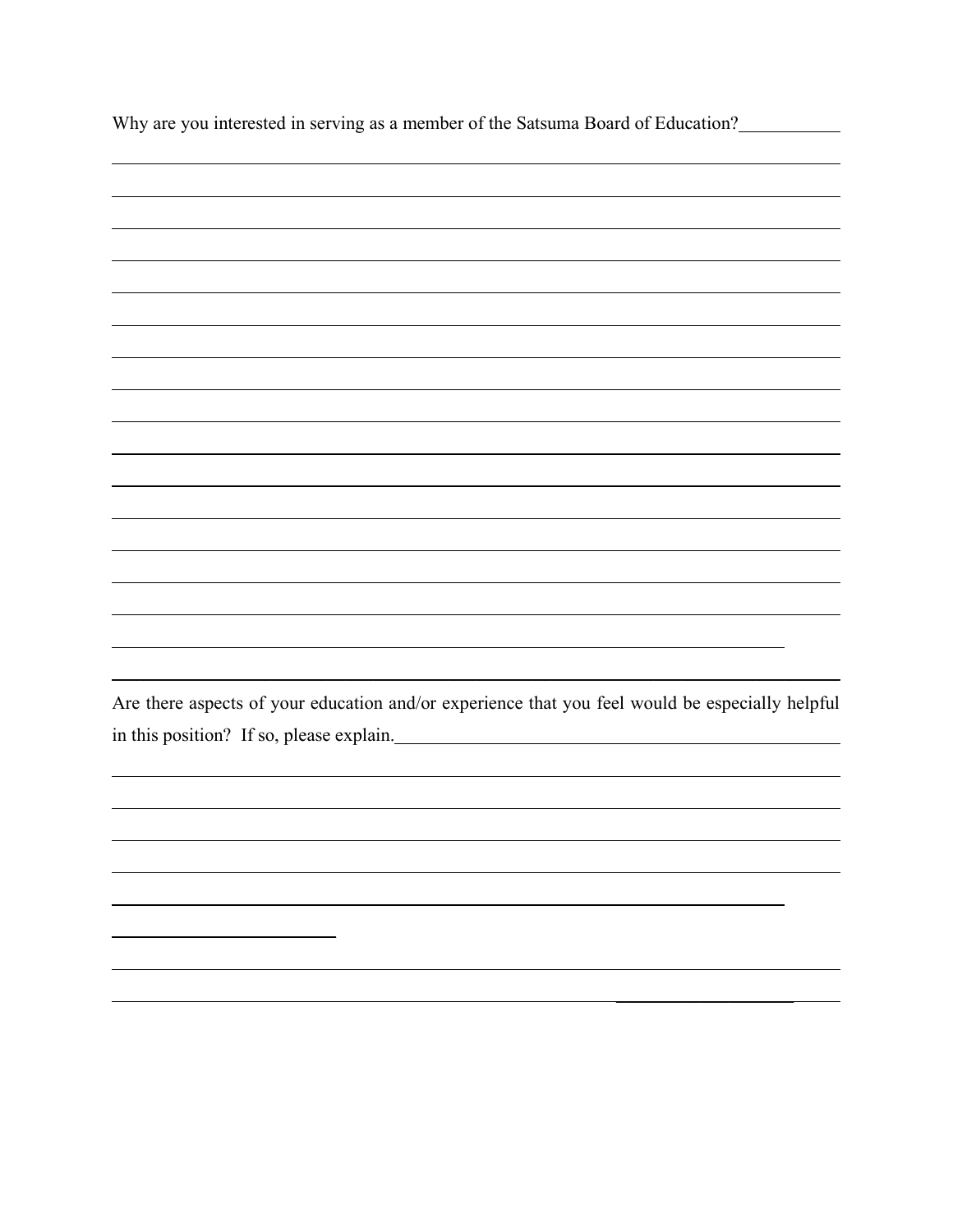What do you believe are the three most important priorities for our school system?

Being a member of the Satsuma Board of Education is voluntary and will require a significant time commitment. In addition to regularly scheduled board meetings and frequent special and study sessions, Board Members will spend time reading and researching background information, representing the Board on various committees, and attending school activities, as well as professional association activities. How will you be prepared to make this commitment of time?  $\mathcal{L}_\mathcal{L} = \mathcal{L}_\mathcal{L} = \mathcal{L}_\mathcal{L} = \mathcal{L}_\mathcal{L} = \mathcal{L}_\mathcal{L} = \mathcal{L}_\mathcal{L} = \mathcal{L}_\mathcal{L} = \mathcal{L}_\mathcal{L} = \mathcal{L}_\mathcal{L} = \mathcal{L}_\mathcal{L} = \mathcal{L}_\mathcal{L} = \mathcal{L}_\mathcal{L} = \mathcal{L}_\mathcal{L} = \mathcal{L}_\mathcal{L} = \mathcal{L}_\mathcal{L} = \mathcal{L}_\mathcal{L} = \mathcal{L}_\mathcal{L}$  $\mathcal{L}_\mathcal{L} = \mathcal{L}_\mathcal{L} = \mathcal{L}_\mathcal{L} = \mathcal{L}_\mathcal{L} = \mathcal{L}_\mathcal{L} = \mathcal{L}_\mathcal{L} = \mathcal{L}_\mathcal{L} = \mathcal{L}_\mathcal{L} = \mathcal{L}_\mathcal{L} = \mathcal{L}_\mathcal{L} = \mathcal{L}_\mathcal{L} = \mathcal{L}_\mathcal{L} = \mathcal{L}_\mathcal{L} = \mathcal{L}_\mathcal{L} = \mathcal{L}_\mathcal{L} = \mathcal{L}_\mathcal{L} = \mathcal{L}_\mathcal{L}$ Do you believe in service training for board members? Are you willing to participate in such training? Are you 21 years or older? Have you ever been convicted of a felony? Have you ever served in the Military? If yes, please give details.